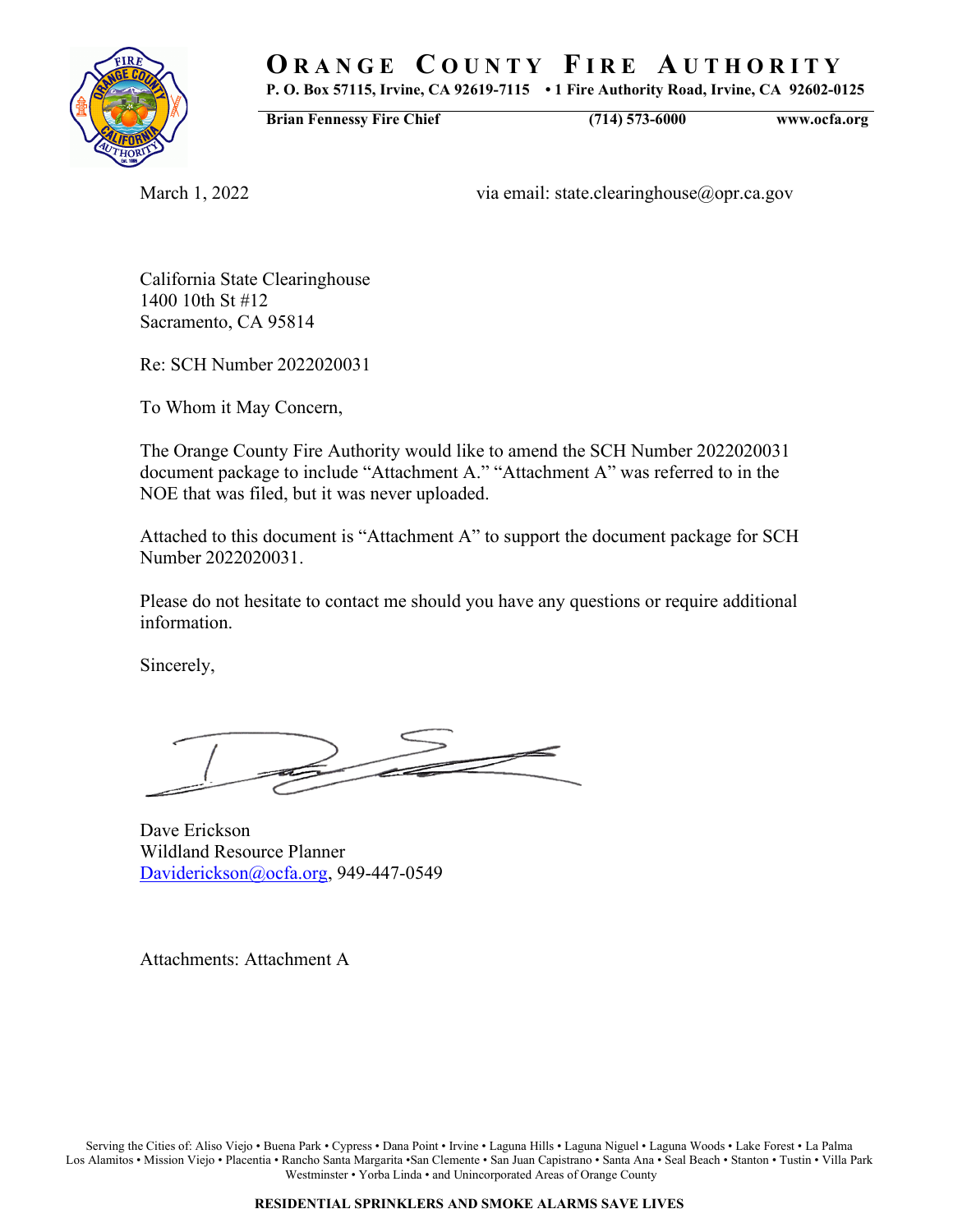# **Anaheim Invasive Pest Mitigation And Fuels Reductions Project Notice of Exemption (NOE)**

The Orange County Fire Authority (OCFA), as the lead agency under the California Environmental Quality Act (CEQA), has proposed the Oak Canyon and Deer Canyon Invasive Pest Mitigation And Fuels Reductions Project (Proposed Project or Project) which involves the spraying of barrier insecticide to eliminate and slow the spread rate of pests, enhancing the survival rate of existing tree populations and removal of dead, dying and decaying vegetation, thus creating a fire safe condition in the area.

# **Project Location:**

The Proposed Project is located in northeastern Orange County (OC or County), within the limits of the City of Anaheim (City). The Project site consists of trees within Oak Canyon and Deer Canyon, located within the northwest corner of the Santa Ana Mountains. The Santa Ana Mountains are part of the Cleveland National Forest (CNF); however, Oak Canyon and Deer Canyon are located approximately 4 miles west of the CNF boundary. The Proposed Project site is located within the Oak Canyon Nature Center, the Anaheim Hills Golf Course, and Deer Canyon Park (Figure 1). Trees treated as a result of the Proposed Project are in areas designated as Very High Fire Hazard Severity Zones (VHFHSZ).

# **Existing Conditions:**

Approximately 163,992 acres throughout the County are experiencing high tree mortality due to a recent severe drought conditions and tree pests. The Gold Spotted Oak Borer (GSOB), Polyphagous Shot Hole Borer (PSHB), and Invasive Shot Hole Borer (ISHB) are weakening and killing native hardwood and ornamental species in the southern California wildland and urban landscapes. The California Board of Forestry and Fire Protection has declared some areas in the County as Zones of Infestation (ZOI) for the GSOB, PSHB, and ISHB. The Proposed Project site is located within the Zones of Infestation for all three. Trees treated as a result of the Proposed Project are in areas designated as VHFHSZ within the County's State Responsibility Area (SRA) (CAL FIRE 2007) and spread across Anaheim. The Project site is zoned by the City as Public Recreation (PR) and the City's General Plan Land Use designation for the Project site is Parks (City 2020; 2021).

# **Description of Project:**

The Proposed Project site is designated as ZOI for the Gold Spotted Oak Borer (GSOB), Polyphagous Shot Hole Borer (PSHB), and Invasive Shot Hole Borer (ISHB)**.** The pest mitigation and fuels reduction activities would include tree removal, branch removal, stump grinding, and insecticide spraying. Insecticides would be applied either as soil injection or trunk sprays. A combination of the insecticide Bifenthrin, the insecticide Azadirachtin, and the surfactant Nu Film 17 will be applied. A surfactant is used to change the surface tension of the insecticide so that the liquid will better adhere to the plant. Nu Film 17 reduces pesticide loss from rainfall, wind erosion, heat, and ultraviolet (UV) radiation (Greenbook 2021a). The surfactant will increase the efficacy of the Bifenthrin and Azadirachtin, reducing the amount of pesticide needed and reduce overspray and drift.

The spray activities will involve the use of one to two diesel trucks that have attached booms with pressurized spray rigs. Contact spray would be applied to completely cover the trunk and any branches greater than 8 inches in diameter. Barrier spray application will be evaluated annually and, with consultation, be repeated as necessary. Contact insecticides kill adult beetles when ingested at emergence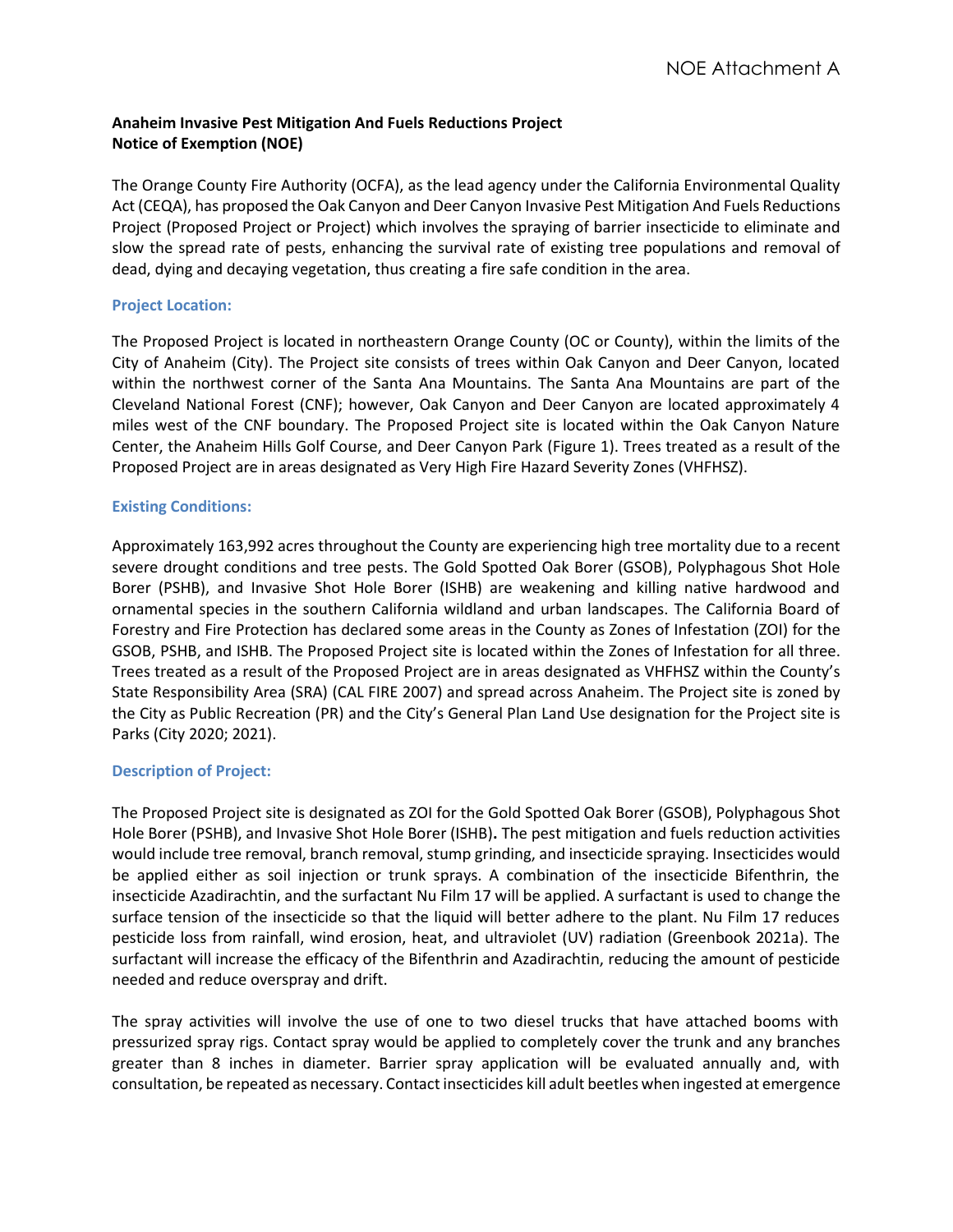and also kill eggs laid on the bark surface. These sprays will not control larvae feeding in the tree but are effective at killing adult beetles as they directly contact the insecticide on the bark surface.

The insecticide products would be applied by a registered pesticide applicator (Qualified Applicator Certificate or License) licensed for Forestry (Category E). IRC staff, as well as qualified contractors, have a Category E certification and the associated Operator IDs with the County Agricultural Commissioner to apply restricted chemicals. All pesticide applications would strictly follow label and label supplement specifications, and all pesticide use would be reported to the landowner and the Orange County Agricultural Commissioner at the end of each application month. Carbaryl is a restricted chemical and its use would be reported to the Orange County Agricultural Commissioner in advance of treatment.

## **Applicability of Exempt Status:**

The proposed activity is a project subject to CEQA. However, it is exempt from further environmental review under the following CEQA categorical exemption classes:

#### Minor Alterations to Land (Class 4)

Class 4 consists of minor public or private alterations in the condition of land, water, and/or vegetation which do not involve removal of healthy, mature, scenic trees except for forestry or agricultural purposes (CEQA Guidelines §15304(a)).

#### Actions By Regulatory Agencies For Protection Of Natural Resources (Class 7)

Class 7 consists of actions taken by regulatory agencies as authorized by state law or local ordinance to assure the maintenance, restoration, or enhancement of a natural resource where the regulatory process involves procedures for protection of the environment. Examples include but are not limited to wildlife preservation activities of the State Department of Fish and Game. Construction activities are not included in this exemption (CEQA Guidelines §15307).

#### Actions By Regulatory Agencies For Protection Of The Environment (Class 8)

Class 8 consists of actions taken by regulatory agencies, as authorized by state or local ordinance, to assure the maintenance, restoration, enhancement, or protection of the environment where the regulatory process involves procedures for protection of the environment. Construction activities and relaxation of standards allowing environmental degradation are not included in this exemption (CEQA Guidelines §15308).

#### **Exceptions to Use of a Categorical Exemption (CEQA Guidelines Section 15300.2):**

The proposed activity is a project subject to CEQA. However, it is exempt from further environmental review under the following CEQA categorical exemption classes:

**(a) Location.** The Project activities will occur within the Oak Canyon Nature Center, the Anaheim Hills Golf Course, and Deer Canyon Park. The Project site, from a review of federal and state standard and supplemental hazardous site databases, is not assumed to be within a hazardous area. A review of biological records of reported occurrences of federal- or state-listed endangered or threatened species, California Species of Concern (SSC), or otherwise sensitive species or habitats, and critical habitat that may occur within or in the immediate vicinity of the Proposed Project site, revealed the presence of twenty-seven rare and listed plant, twenty-nine rare and sensitive wildlife species and critical habitat for the coastal California gnatcatcher within or adjacent to the Project site. However, the Proposed Project activities would comply with all parameters for operational constraints and employ best management practices to avoid impacts to any biological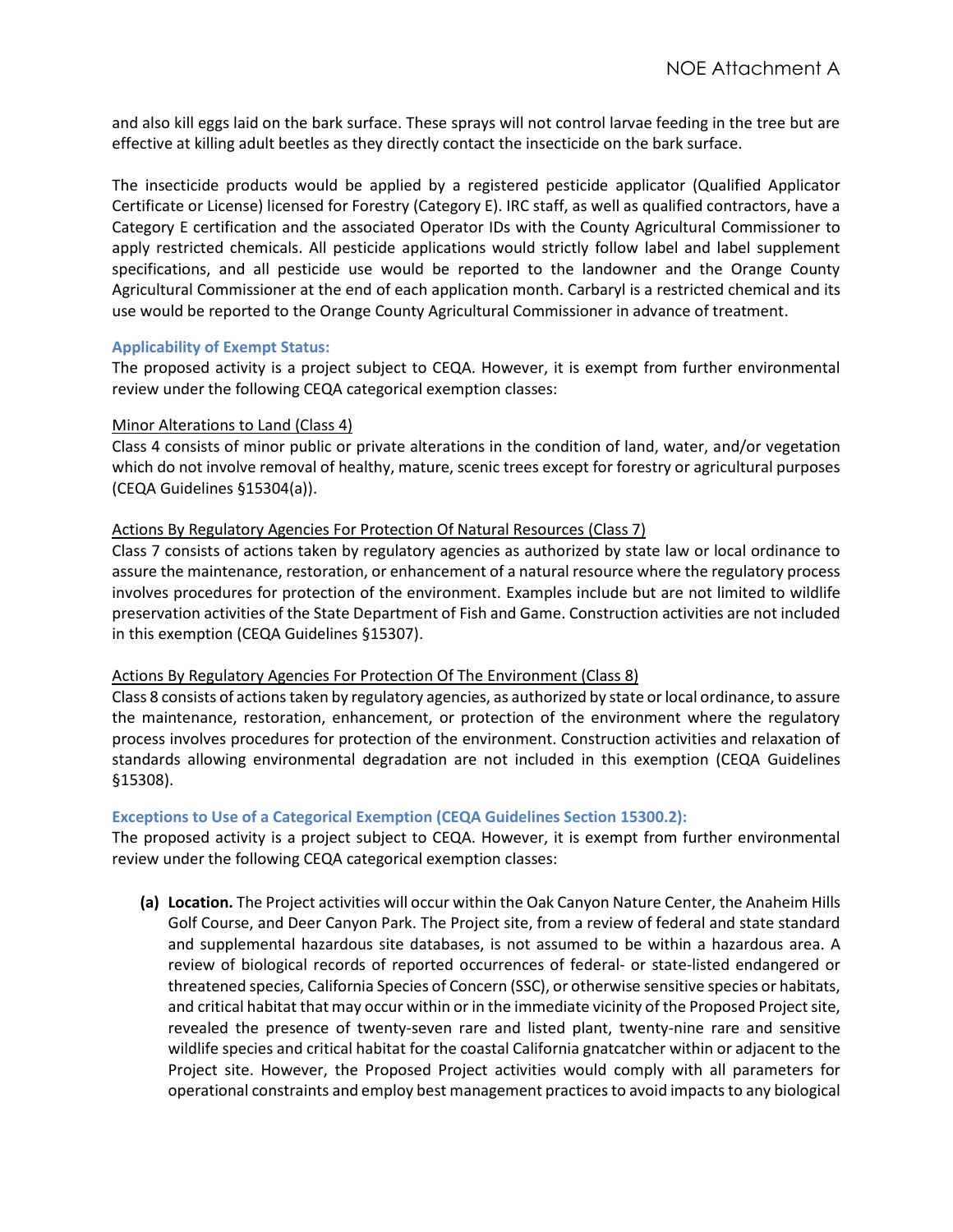resources or associated habitats. The Project activities, as mentioned previously, would avoid ground disturbance and would not result in any significant erosion or sedimentation of creeks or long-term impacts. The Proposed Project would not impact environmentally sensitive areas or an environmental resource of hazardous or critical concern. This exception does not apply to the Proposed Project.

- **(b) Cumulative Impact.** As further discussed below under (c) Significant Effects, the Proposed Project would not have a significant effect on the environment, including those due to unusual circumstances. The potential for cumulative impacts occurs when the independent impacts of the Proposed Project are combined with the impact of related projects in proximity to the Project such that impacts occur that are greater than the impacts of the Project alone. As discussed above, it has been determined that the Project would have no impact, or impacts would be less than significant, with respect to the environmental issues. Where the Project would have no impact or a less than significant impact, it would not contribute to cumulative impacts. The Project is only for maintenance activities and not growth-inducing; thus, it would not contribute to the cumulative effects of population growth. This exception does not apply to the Proposed Project.
- **(c) Significant Effect.** The Proposed Project involves the spraying of pesticide, using up to two large diesel trucks with attached pressurized rigs, on beetle-infested trees in the designated Project area. As a part of Project activities, removal of trees or branches might be required, including felling, limbing, bucking, chipping or stump grinding of infested trees. As a result of the Project activities, as analyzed in the Initial Study, the Project would have no impacts, or less than significant impacts, with respect to the environmental issues. In some cases, the Project activities would be beneficial to improve the visual quality, access and safety in the site and its surroundings. None of the impacts on the environment, due to the implementation of the Project, will be significant or will require mitigation measures. Therefore, this exception does not apply to the Proposed Project.
- **(d) Scenic Highways.** The Proposed Project activities would result in the treatment and subsequent removal of beetle-infested vegetation in the Project site and would not directly or indirectly affect an officially designated scenic highway or scenic resources near a scenic highway. Therefore, this exception does not apply to the Project.
- **(e) Hazardous Waste Sites.** The Proposed Project site has not been identified as a hazardous waste site pursuant to Section 65962.5 of the Government Code. Therefore, this exception does not apply to this Project.
- **(f) Historical Resources.** The Proposed Project activities comprise of spraying of barrier pesticide and limited mechanized removal of beetle-infested trees, based on their types, as assessed by an OCFA hand crew or a qualified contractor. Subsequent fuel reduction and maintenance activities might require limited mechanized removal of dead and decaying trees. All felled tree parts will be hand-carried and chipped at predetermined locations that will not cause ground disturbance. Chippers onsite would remain on pavement or would be used off-pavement only on previously disturbed ground, when the ground is not wet, in order to avoid ground disturbance. Haul trucks required for the removal of tree material and green waste bins would remain on existing roadways, also avoiding ground disturbance. The Proposed Project is located along roads in both habited and uninhabited areas but will additionally not include any construction or modification